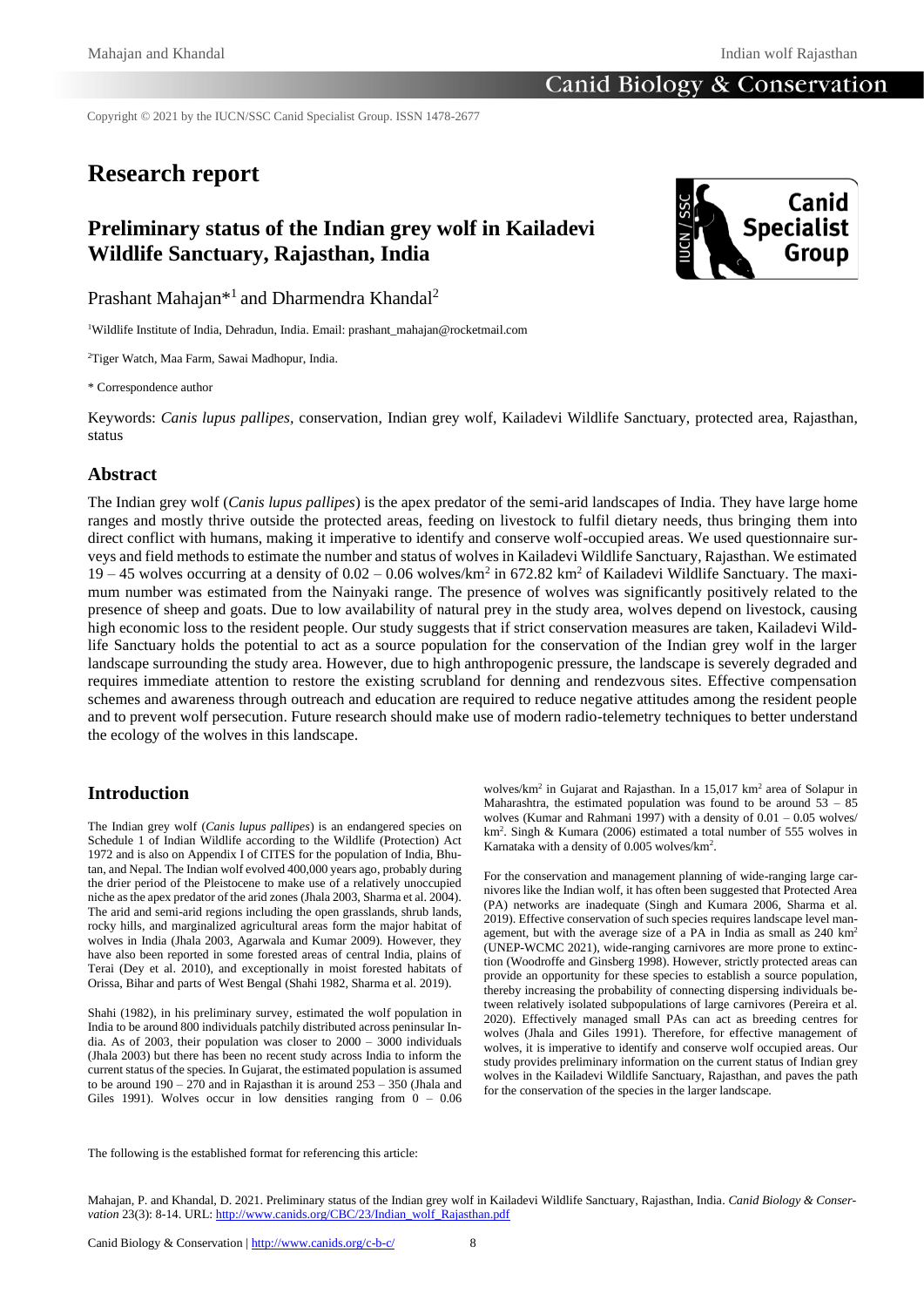# **Methods**

#### *Study Area*

Kailadevi Wildlife Sanctuary (KWLS), situated in the Karauli district of the western Indian state of Rajasthan (Figure 1), is a part of the buffer zone of Critical Tiger Habitat (CTH) of Ranthambhore Tiger Reserve (RTR) and covers almost 50% of RTR forming the northern boundary of Ranthambore National Park. The rivers Banas and Chambal form the western and southeastern boundaries of KWLS, respectively. The sanctuary covers an area of 672.82 km<sup>2</sup> and lies between latitudes 26°13'40.05"N and 26°15'17.42"N and longitudes 76°35'52.68"E and 77°13'52.45"E. The rough terrain of KWLS can be attributed to the Great Boundary Fault formed due to the confluence of the ancient Aravalli and Vindhyan hill systems. The northern extension of the great Vindhyan Plateau is composed of table-top plateaus commonly known as 'Dangs'. Parallel ridges which form deep gorges, locally known as 'Khoh', are another important feature of the local geography. The ridges are separated by dense forests, and some of the gorges are characterized by good soil with a high moisture retention capacity, providing a cool temperature throughout the year. The slopes of the Khoh are covered with dense forest. All these features support a rich floral and faunal diversity in the area.



Figure 1 Map of Kailadevi Wildlife Sanctuary, Rajasthan showing the villages inside the sanctuary

The forest composition of KWLS comprises of Northern Tropical Dry Deciduous forests (5B) and subgroup 6B -DS1-Zizyphus scrub, DS1-Dry deciduous scrub and SS4 -Dry Grass lands (Champion and Seth 1968). Dhonk or Anogeissus pendula is the dominant tree species constituting nearly 80% of the vegetation cover. KWLS is home to an array of large mammalian species such as tigers (*Panthera tigris*), leopards (*Panthera pardus*), and sloth bears (*Melursus ursinus*). The sanctuary forms an important buffer area for tigers dispersing from RTR, and currently supports four tigers. It is therefore an important habitat for securing the future of the growing tiger population in RTR. KWLS is rich in faunal biodiversity and supports a number of canid and small felid species. The ungulate species nilgai (*Boselaphus tragocamelus*) and chinkara (*Gazella bennettii*) are present in low density (Jhala et al. 2020).

The sanctuary is inhabited by a number of agro-pastoralist communities of which Gujjar community is predominant, followed by Meena and others. These communities are an integral part of KWLS and derive a substantial part of their livelihood from the forest resources. Villages inside the forest and in its peripheries exert immense biotic pressure on the forest for resources like timber, fodder etc. Due to the large number of livestock holdings, the habitat of KWLS is adversely affected due to overgrazing. Moreover, high numbers of livestock and low density of wild prey makes the former an attractive choice for wolves. The pastoral communities are very well aware of the movement of wolves because of their regular encounter with the species and are adversely affected by livestock depredation which causes high economic loss to them.

#### *Methodology*

Wolves in India generally reside outside PAs, areas which have low wild prey density, and thus are mostly dependent on livestock (Jhala 2003) which leads to frequent encounters with people (Msoffe et al. 2007). Utilising local community knowledge and observation can help in understanding the status of species in their surroundings (Ahmad et al. 2021). Methods for direct or indirect monitoring of carnivore populations are costly and time-consuming, especially at large spatial scales (Rich et al. 2013). However, the use of secondary information, like interview surveys, to determine the status of the species is both cost-effective and reliable which can help managers make short-term decisions for the conservation of the species (Gros et al. 1996, Msoffe et al. 2007, Mohd-Azlan et al. 2013, Ahmad et al. 2021). Furthermore, due to the low density of wolves in India, many studies looking at the status of the species were based on indirect methods like interview surveys from local shepherds; sign surveys, or a combination of both (Jhala and Giles 1991, Kumar and Rahmani 1997, Singh and Kumara 2006). In this study we used interview surveys and, to reduce misinformation errors, we selected eight local Village Wildlife Volunteers with experience of more than 10 years in conducting ecological surveys from different parts of the sanctuary to conduct the interviews among local people (Mohd-Azlan et al. 2013, Mahajan and Khandal 2019).

Wolves range across wide areas and occur in relatively low densities, therefore sightings of wolves are extremely rare (Jhala 2003). We were thus mostly dependent on indirect signs and information from the local villagers and shepherds. We conducted the ground survey in KWLS during July – October 2018. Indirect signs were collected from areas where direct sightings of wolves were not possible. We made several survey trips across the KWLS, covering a total of 1,050 km by motorbike and 455 km on foot in areas that are likely to support wolf populations, and searched intensively for wolf signs, such as tracks and scats. We conducted semi-structured questionnaire-based interviews in 13% of the total households present in each village, among local people and shepherds, and recorded information on the presence of wolves/wolf packs, number of livestock owned, livestock kills by wolves, compensation paid, villagers' attitudes, and sightings of dens (Mahajan and Khandal 2019). This information was corroborated by indirect signs from ground surveys. Areas of intensive agricultural use, humanhabitation, and gorges, where wolf presence was not expected, were not surveyed thoroughly.

To avoid overestimation, we enquired about wolf numbers and wolf packs around the villages for the past 14 days. To ensure correct identification, and to differentiate between wolves, locally known as 'khodya', and other species present in the area such as Indian foxes(*Vulpes bengalensis*), golden jackals (*Canis aureus*), and Indian striped hyaenas (*Hyaena hyaena*), interviewees were shown photographs of different species and were asked to identify the species and provide all details of the sighting incident/s. Any ambiguity in the confirmation was treated as 'not sighted' and that record was not taken into account. We considered villages that come under one range as a single sampling unit (total ranges  $= 4$ ). Assuming that a single pack roamed around a single range, the number of packs sighted by respondents of villages in close proximity to each other was considered as one pack to avoid overestimation (Kumar and Rahmani 1997). This was also confirmed with the number of wolves seen around those villages (i.e. if the same number of wolves were sighted around multiple villages, it was considered as one pack). For larger ranges like Nainyaki (258 km<sup>2</sup> area) and Mandrail  $(210 \text{ km}^2 \text{ area})$ , we considered two groups of villages  $(7 - 8 \text{ villages each in})$ Nainyaki and 4 villages each in Mandrail; with an average area of 130 km<sup>2</sup> for each sampling unit) as a single unit. Therefore, in total we had six sampling subunits which were considered as a single unit occupied by a single pack of wolves. Wolves in KWLS use around 82% of the habitat (Mahajan et al. 2021, in review) and are frequently sighted in vast and remote areas of the sanctuary that are devoid of human disturbances. The villages in KWLS are closely clustered and surrounded by agricultural and grazing land, while the rest of the area is typical scrubland which is preferred by wolves (Jhala 2003).

To analyse the relation of livestock and wild prey with wolf presence we divided the KWLS into 48 grids of 14.4 km<sup>2</sup> each and extracted the wolf sign density, sheep density, goat density, and wild prey sign density from each grid (Appendix 1). To relate wolf sign density with both wild and domestic prey, we conducted a Pearson product-moment correlation test.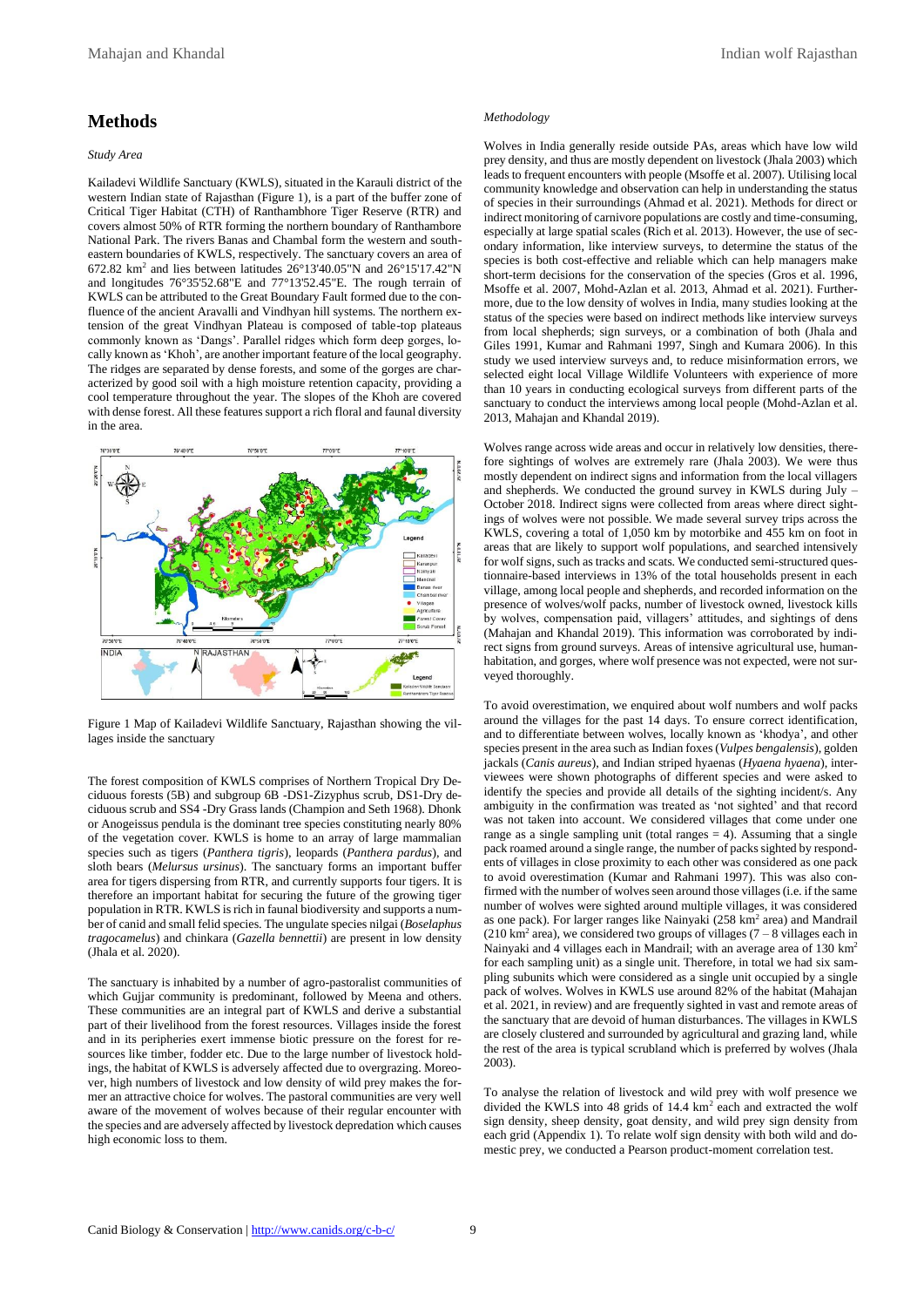### **Results**

We recorded a total of 175 wolf signs across the KWLS (Figure 2), with a maximum from the Nianyaki range (93 signs). Moreover, Nainyaki range also had the maximum livestock holding comprising 3,110 sheep and 15,079 goats (Table 1). Chinkara and nilgai were the only wild prey species in the KWLS and were present in low densities (Jhala et al. 2020) rendering livestock the major prey of wolves.

We found densities of  $0.25 \pm 0.04$  wolf signs/km<sup>2</sup>,  $8.94 \pm 2.44$  sheep/km<sup>2</sup>,  $49.94 \pm 9.50$  goats/km<sup>2</sup>, and  $0.15 \pm 0.03$  wild prey signs/km<sup>2</sup> (Appendix 1). We related the wolf sign density with both wild and domestic prey and found that both sheep and goat densities showed a significant positive relationship with wolf sign density (product–moment  $r_{\text{sheep}}$ =0.514, d.f.=47, p<0.05;  $r_{\text{goal}}$ =0.44, d.f.=47, p<0.05), while the wild prey sign density showed a positive relation with wolf sign density, although not significant (product–moment r<sub>wild\_prey</sub>=0.139, d.f.=47, p=0.34).

Table 1. Number of wolf signs, sheep, goats, and human population in each range of Kailadevi Wildlife Sanctuary, Rajasthan.

| Range     | Area               | Wolf  | Sheep | Goats | Human popu- |
|-----------|--------------------|-------|-------|-------|-------------|
|           | (km <sup>2</sup> ) | signs |       |       | lation      |
| Nainyaki  | 258                | 93    | 3110  | 15079 | 7787        |
| Kailadevi | 142                | 39    | 2128  | 7768  | 6306        |
| Karanpur  | 145                | 19    | 749   | 7427  | 2338        |
| Mandrail  | 210                | 24    | 193   | 4245  | 1823        |

We conducted a total of 442 interviews across the KWLS, based on which we concluded that KWLS supports a minimum population of 19 and maximum of 45 wolves  $(32 \pm 13)$  which we believe is a conservative estimate based on the experience of the interviewers and local knowledge of the people in KWLS (Table 2). The maximum number of wolves was present in the Nainyaki range (13 – 25), followed by the Mandrail range  $(3 - 7)$ , Kailadevi range  $(1 - 8)$ , and the Karanpur range  $(2 - 5)$ . The estimated density of the wolves in KWLS ranges from  $0.02 - 0.06$  wolves/km<sup>2</sup>. The Nainyaki range had the highest density of wolves (0.06). As reported by the villagers of Dangra in the Nainyaki range, the largest pack comprised 14 wolves. During the present study, sightings were rare although on one occasion we sighted a pack of 8 wolves in Nainyaki range while at other times packs of 2 or 3 wolves were sighted (Table 3). We observed a dead female wolf at 'Bhagat ka danda' near the Sakda village. The post-mortem report confirmed its death was due to a territorial fight with another wolf. We also encountered one wolf carcass during our survey which might have been dead due to poisoning, as was informed to us by the local villagers.

During our survey we located an abandoned den site near the village 'Veramki' in the Kailadevi range. The den in the past year had been used by a female wolf who gave birth to six pups, suggesting that the KWLS is a breeding habitat for Indian grey wolves. The den was located on an elevated surface between rocky outcrops 500 m away from the nearest village (Veramki) and covered by moderately dense vegetation all over with minimum visibility (Figure 3). The nearest gorge was at a distance of 1km, and the area within a 5 km radius of the den had a rocky and undulating terrain with sparse shrub cover and very little human disturbance. We also identified one rendezvous site at 'Bhagat Ka Danda', which was 1.5km away from the Sakda village in the Nainyaki range. Rendezvous sites are where pups are kept after they leave the natal den (Kumar 1998). This particular rendezvous site mainly had the dhonk (*Anogeissus pendula*) and *Zizyphus sp*. in its vicinity. The site also yielded indirect signs like wolf tracks from all the directions, strong odour of wolf urine, and particular smell of wolf presence, wolf scat and hair along with indications of rolling and scratch marks in the vicinity, indicating intensive use by wolves (Figure 4). The habitat within a 4 km radius of the rendezvous site was typical scrub forest with the nearest water body named as 'Gond ki Talai' located 3 km away. Other features included a relatively flat surface and minimal human disturbance. The description of rendezvous sites of wolves in Solapur, Maharashtra by Kumar (1998) matches extremely well with the rendezvous site identified in KWLS. Selection of rendezvous site is a function of availability of water, presence of remote area without human disturbance, and visual cover (Jhala 2003). We conducted our survey before the onset of breeding period; therefore, we were able to locate only one abandoned den site and one rendezvous site. Nevertheless, our survey and results clearly indicate that the presence

of wolves in KWLS is not due to a few dispersing individuals but that the species is well adapted to the habitat of the sanctuary.



Figure 2 Wolf indirect signs collected in different ranges of KWLS along with the abandoned den site and rendezvous site. ABDN DEN refers to the abandoned den site and REV refers to the rendezvous site.



Figure 3 Rocky and undulating terrain with sparse shrub cover at the abandoned den site.



Figure 4 A. Wolf scat collected from the rendezvous site; B. A water source named "Gond Talai" 3 km away from the rendezvous site; C. Open and flat scrub forest in the vicinity of rendezvous site.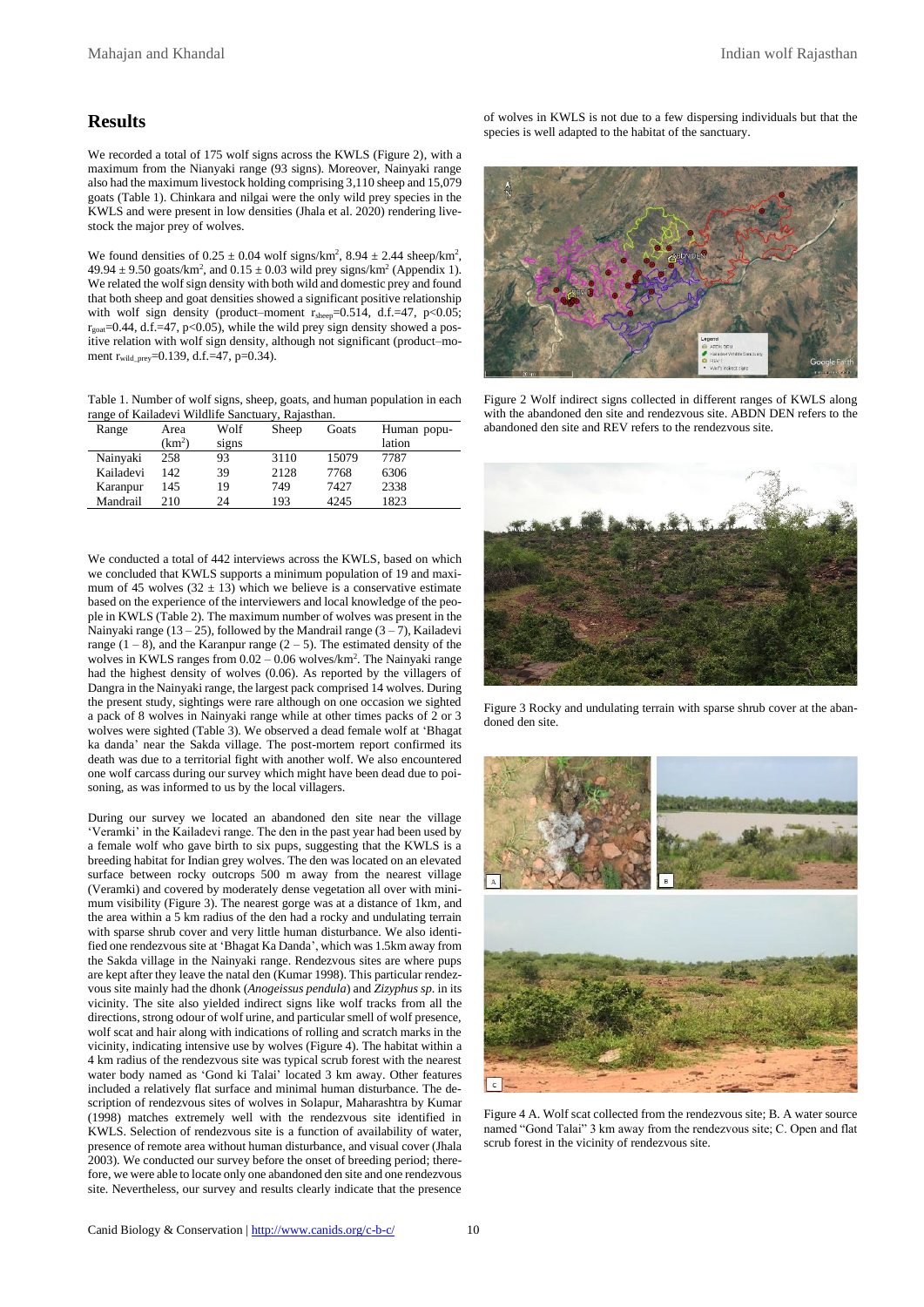# **Discussion**

The Indian grey wolf is known to be widely distributed in Rajasthan and the state supposedly has sparsely populated regions with suitable habitat for denning (Jhala and Giles 1991). At present only a few systematic studies in Rajasthan have assessed the ecological status of the Indian grey wolf at landscape scales using robust methods. Jhala and Giles (1991) estimated the wolf numbers in Sawai Madhopur district (when Karauli district was a part of Sawai Madhopur) to be around  $6 - 10$ . Now three decades later we have provided a fairly reliable estimate of wolf numbers which we believe comes under the bracket of maximum and minimum number of wolves generated through our survey. Due to the lack of distinct morphological traits (body/pelage markings), abundance estimation methods that rely on individual identification from photogenic captures cannot be used on wolves. Robust methods like howling surveys, radio-collaring, or capture-recapture sampling using DNA analysis to identify individuals are better alternatives to estimate the population of wolves. However, due to logistic constraints and limited funds we conducted interview surveys to determine the status of wolves in the sanctuary (Anadón et al. 2009). Our study can be regarded as a steppingstone towards the conservation of wolves in the larger landscape, calling for more efforts towards identifying and conserving similar habitats which could act as a refuge for dispersing wolves.

Our efforts in searching for wolves and indirect signs were mostly focused on suitable habitat or other areas as described by the shepherds. It has been observed that the Indian grey wolf requires scrubland area having good vegetation to seek visual cover during the day (Jhala 2003, Kumar 1998) and as potential rendezvous sites, but increased human population, agricultural practices and a high density of livestock have led to degradation and fragmentation of the habitat rendering KWLS an open scrub forest. The percentage of vegetation cover at the rendezvous sites generally varies from 20 – 30% (Jhala 1991). We covered most parts of the table-top plateau regions, small parts of the ravines, and excluded gorges from our intensive surveys. Ravines are believed to support a healthy population of wolves (Khandal and Khandal 2013) but, during our survey, we did not find wolf signs probably because we conducted our survey during the post-monsoon season when wolves generally occupy the plateau region. From July to October, people from nearby villages move into the sanctuary along with their domestic animals to take advantage of fresh fodder. Villagers from a particular village graze their herd in self-designated forest areas and establish temporary cattle camps known as 'Khirkadis' (Tiger conservation plan 2015 unpublished report, Reddy 2008). Therefore, during the monsoon season, the total number of livestock inside the KWLS increases by almost two-fold (Das 2007; Reddy 2008). Our findings. based on indirect wolf signs, reported similar results as wolf signs were found to be significantly positively correlated with livestock presence. During the summer, Kailadevi residents migrate down to the ravines of the Banas, Morel, Chambal and Kalisil rivers, as there is a scarcity of water and fodder in the plateau region at this time of the year. During this period, wolves generally follow the shepherds towards the ravine regions in search of prey and water (Khandal, D. personal observation, Singh and Kumara 2006).

In KWLS, wolves share their habitat with several other species. Tigers, once locally extinct from KWLS (Reddy 2008), can today be seen inside the sanctuary which presently supports four tigers including two cubs born recently (The Times of India 2021). Successful conservation effort in Ranthambhore National Park (RNP) led to a surge in tiger numbers, but with its limited carrying capacity, the tigers began dispersing towards KWLS. Wolves and tigers practice natural spatial segregation in KWLS, as wolves generally prefer the table-top plateau with scrubland while tigers occupy the gorges which are covered with dense forests. Feral dogs (*Canis familiaris*) and wolves have been observed to interact multiple times, once seen sharing a carcass wherein dogs being more in number were dominant on wolves (Mahajan and Khandal 2019). Nayak et al. (2015) observed an interaction between hyaenas and wolves, wherein wolves were seen chasing the hyaenas away while feeding on the same carcass. Understanding these interactions is important to know the role of other species in wolf conservation (Singh and Kumara 2006).

Apart from its interactions with other carnivores, the Indian wolf forms an integral part of the KWLS community and has been coexisting with humans for centuries. Villagers in KWLS have been heavily dependent on forest resources for fodder needs and other requirements which resulted in overgrazing of the existing grassland. The resulting habitat degradation adversely affected the wild prey population. Moreover, medium-sized wild prey like chinkara is found in low densities in the study area (Reddy 2008, Jhala et al. 2020). These factors led to an increased wolf dependency on livestock for its dietary needs (Jethva and Jhala 2004). Livestock predation by wolves causes high economic losses to the villagers of KWLS (Mahajan and Khandal 2019) and in retaliation villagers often poison the predator and sometimes smoke and dig out dens to kill wolf pups (Jhala and Giles 1991). Besides being poisoned, wolves in KWLS were also poached for their skin to make a drum-like instrument called a 'Dhak', although such poaching cases are rarely observed now. Unlike some states that have reported cases of child lifting by wolves, KWLS has not witnessed such an occurrence (Shahi 1982, Jhala and Sharma 1997, Rajpurohit 1999).

Despite continuous persecution by human beings, the wolf has shown strong resilience to survive, chiefly due to its adaptability and intelligence (Kumar and Rahmani 1997). But, with aggravated habitat loss, fragmentation, and prey depletion its survival is severely threatened. KWLS is a highly human dominated landscape and also supports a good population of the Indian grey wolf, but with its open scrub forest without much cover, the changing habitat can endanger the survival of the species in the future. We suggest the following recommendations to help in conserving the wolf in the future:

1. Management plans involving development of large grassland plots with waterholes in wolf occupied areas should be adopted. Wolves frequently visit waterholes during summer therefore, they should be developed in areas where water can be retained annually and monitored at regular intervals. Kumar (1998) reported that wolves prefer plantation plots developed by forest department during the afternoon hours to seek visual cover and protection from the sun to regulate their body temperature. Therefore, appropriate areas should be maintained in wolf occupied areas to provide them with cover during the afternoon and to limit their interaction with people. More effort should be put in identifying potential den sites and protecting them with the help and support of volunteers and local communities. Moreover, urgent efforts should be put in restoring the degraded habitat and incentivized voluntary village relocation (Jhala et al. 2020) to create space for recovery of wild prey populations and reduce the pressure of predation on livestock (Meriggi et al. 2015).

Table 2 Estimated number and density of wolves in different ranges of Kailadevi Wildlife Sanctuary, Rajasthan.

| Forest range | Village names                                                   | Min wolves | Max wolves   | Density (wolves/ $km^2$ ) |
|--------------|-----------------------------------------------------------------|------------|--------------|---------------------------|
| Nainyaki     | Dangra, Sakda, Vishwanathpura, Matoriaki, Khateki, Dhodhaki,    | 8          | 15           | $0.05 - 0.09$             |
|              | Hariki, Kalyanpura                                              |            |              |                           |
|              | Pahadpura, Chondya Khurd, Daulatpura, Bangla Ki, Hatiya Ki, Ra- | 5          | 10           |                           |
|              | tanpura, Morochi                                                |            |              |                           |
|              | Total                                                           | 13         | 25           |                           |
| Kailadevi    | Veeramki, Gondar Bura, Marmada, Khijura, Bhopara, Lakhruki,     |            | 8            | $0.007 - 0.05$            |
|              | Nareki, Doltiya                                                 |            |              |                           |
|              | Total                                                           |            | 8            |                           |
| Karanpur     | Kudka Math, Patoad, Chodiya Khata, Behrda, Asaki, Nibhera,      |            | 5            | $0.01 - 0.03$             |
|              | Dagariya, Jhilpura                                              |            |              |                           |
|              | Total                                                           | 2          | 5            |                           |
| Mandrail     | Paton, Bamuda, Dayarampura                                      |            | 3            | $0.01 - 0.03$             |
|              | Bhojpur, Gurja, Needar, Kuratki, Chirmil Ka Pura                |            | 4            |                           |
|              | Total                                                           | 3          | $\mathbf{r}$ |                           |
|              | Total number of wolves                                          | 19         | 45           | $0.02 - 0.06$             |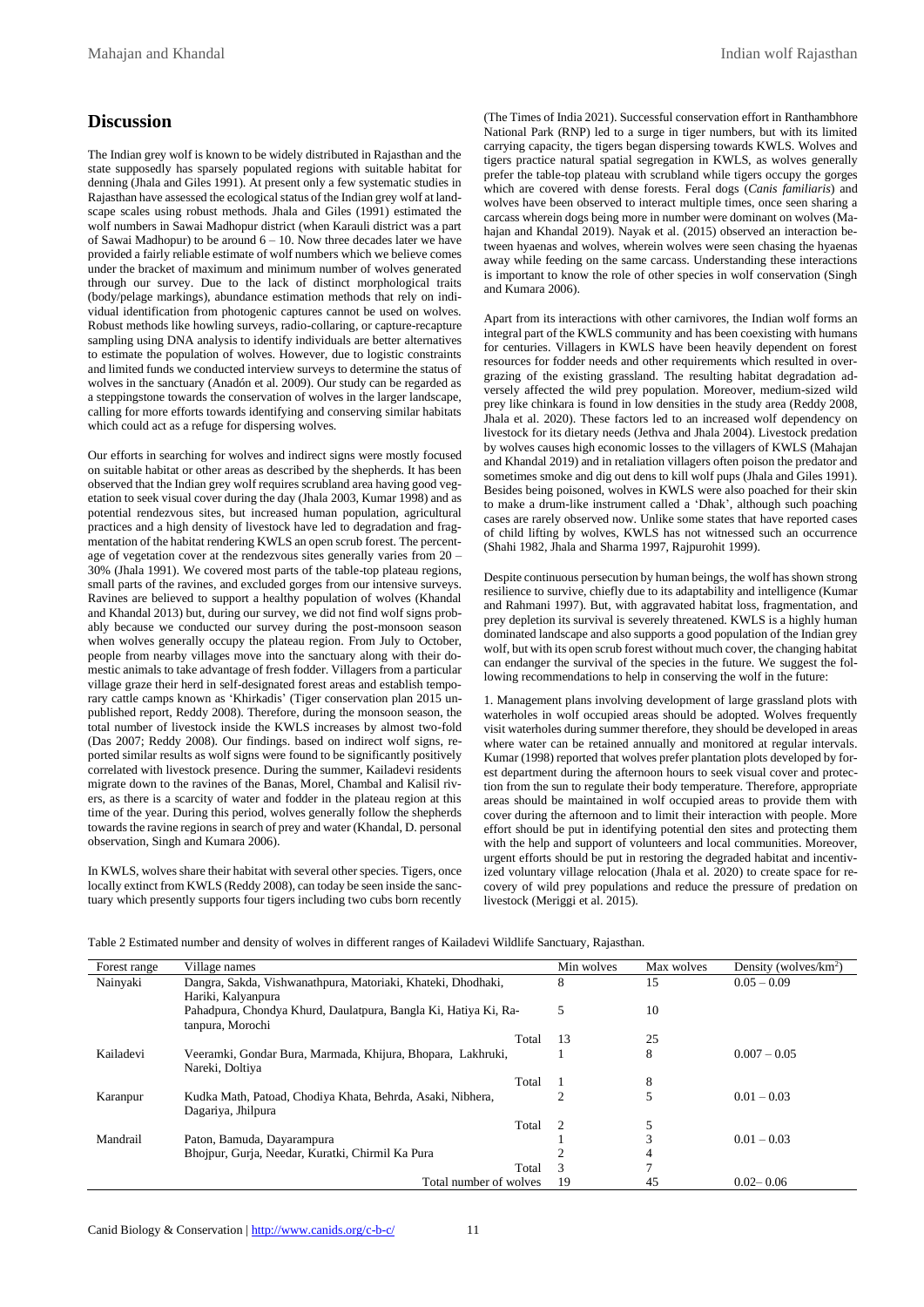|  |  | Table 3 Description of wolves encountered in different ranges during the survey. |  |  |
|--|--|----------------------------------------------------------------------------------|--|--|
|--|--|----------------------------------------------------------------------------------|--|--|

| <b>Forest Range</b> | Places               | No. of wolves<br>encountered | <b>Remarks</b>                                                                                                                                                                                                               |
|---------------------|----------------------|------------------------------|------------------------------------------------------------------------------------------------------------------------------------------------------------------------------------------------------------------------------|
| Nainyaki            | Bhagat Ka Danda      | 8                            | During morning hours scrub forest with mainly <i>Anogeissus pendula</i> (Dhonk) and Di-<br><i>chrostachys cineria</i> and the undergrowth vegetation consisted of <i>Grewia tenax</i> and 233<br>m away from rendezyous site |
|                     | Raja Dhonk           |                              | Near Uchi Guwadi village in evening hours                                                                                                                                                                                    |
| Kailadevi           | Morochi Closure      |                              | In the shrub forest with dense vegetation cover during the afternoon hours.                                                                                                                                                  |
|                     | Peeli Talai ka danda |                              | On the flat terrain crossing the road during evening hours                                                                                                                                                                   |
| Karanpur            | Asaki Plantation     |                              | A lone wolf during afternoon hours                                                                                                                                                                                           |
|                     | Dunde Neem ka danda  | $\overline{4}$               | A pack of four wolves sighted during the evening hours                                                                                                                                                                       |
| Mandrail            | Dang ka danda        |                              | Near Bamuda village during the morning hours                                                                                                                                                                                 |

2. An efficient livestock compensation scheme should be put in place to minimise negative attitudes among the villagers and prevent retaliatory persecution. The current schemes face several issues. Many people are unaware of such schemes, and those who are, often fail to provide photographic evidence because it is difficult to retrieve carcasses as wolves generally kill smaller livestock animals which they drag far off from the actual site of kill and usually consume them within a few hours after the kill (Krithivasan et al. 2009, Agarwala et al. 2010). On other occasions people do not apply for compensation because of the complexity involved with the documentation. To ensure timely compensation, awareness should be spread among the people about the scheme through public outreach. Forest staff should be trained to carry out field inspections and proper documentation. Methods involving the payment process should be simple and efficient. The transaction cost and the amount paid should not exceed the amount of the livestock loss.

3. In KWLS, domestic dogs are present in almost every village and are observed to interact with feral dogs at kill and feeding sites, with the latter further interfering with wolves (Khandal, D. personal observation). Dogs can act as a reservoir for diseases like canine distemper virus (CDV) and rabies, besides transmitting hepatitis, provirus, and a multitude of other infections to wolves (Jhala and Giles 1991). We thus recommend complete eradication of feral dogs from KWLS to conserve the wolf population in the long term. Disease transmission from domestic dogs can also be prevented by vaccinating dog populations living within and around wolf occupied areas.

4. By providing economic benefits to local people, particularly through ecotourism, employment, and compensation for livestock losses by wolves, we can help in reducing the negative perceptions of villagers towards the species (Sillero-Zubiri and Switzer 2004).

5.To better understand the dynamics of wolves and their interactions with the resident people of KWLS, intensive studies on the movement, dispersal, habitat requirements, and general ecology of the former should be done using radio-telemetry techniques. Alternatively, regular estimation of wolf numbers should be carried out at least once every two years using robust techniques.

## **Acknowledgements**

We would like to thank all members of Tiger Watch, Ranthambhore, for their support throughout the course of field work. We thank the Rajasthan Forest Department at RTR for permissions and for facilitating this work. We are thankful to the Village Wildlife Volunteers, Mr. Harimohan Gurjar, Mr. Lakhan Gurjar, and Mr. Battilal Gurjar for their assistance in the field for data collection. We are thankful to the villagers and shepherds of KWLS, for sharing their wisdom and knowledge in providing important information for the field work. We thank the assigned Editor Geraldine Werhahn, Assistant Editor Courtney Marneweck, and an anonymous reviewer whose comments greatly helped us to improve the manuscript. The first author is grateful to Ms Juno Negi for helping with the editing of the manuscript.

## **References**

Agarwala, M. and Kumar, S. 2009. Wolves in agricultural landscapes in Western India. *Tropical Resources: Bulletin of the Yale Tropical Resources Institute* 28: 48-53.

Agarwala, M., Kumar, S., Treves, A. and Naughton-Treves, L. 2010. Paying for wolves in Solapur, India and Wisconsin, USA: comparing compensation rules and practice to understand the goals and politics of wolf conservation. *Biological Conservation* 143: 2945–2955. doi:10.1016/j.biocon.2010.05.0 03

Ahmad, A., Gary, D., Putra, W., Sagita, N., Adirahmanta, S.N. and Miller, A.E. 2021. Leveraging local knowledge to estimate wildlife densities in bornean tropical rainforests. *Wildlife Biology* wlb-00771. doi: **10.2981/wlb** .00771

Anadón, J.D., Giménez, A., Ballestar, R. and Pérez, I. 2009. Evaluation of local ecological knowledge as a method for collecting extensive data on animal abundance. *Conservation Biology* 23: 617-625. doi: 10.1111/j.1523- 1739.2008.01145.x

Champion, H.G. and Seth, S.K. 1968. *A revised survey of forest types of India*. Manager of Publication, University of Michigan.

Das, P.D. 2007. *The politics of participatory conservation. The case of Kailadevi Wildlife Sanctuary, Rajasthan, India*. PhD Thesis. SOAS, University of London

Dey, S., Sagar, V., Dey, S. and Choudhary, S.K. 2010. Sight record of the Indian wolf *Canis lupus pallipes* in the River Gandak Floodplains. *Journal of the Bombay Natural History Society* 107: 51-53.

Gros, P.M., Kelly, M.J. and Caro, T.M. 1996. Estimating carnivore densities for conservation purposes: indirect methods compared to baseline demographic data. *Oikos* 77: 197-206.

Jethva, B.D. and Jhala, Y.V. 2004. Computing biomass consumption from prey occurrences in Indian wolf scats. *Zoo Biology* 23: 513-520. doi: 10.1002/zoo.20030

Jhala, Y.V. 1991. *The habitat and population dynamics of wolves and blackbuck in Velavadar National Park, Gujarat, India*. Ph. D. Dissertation, Virginia Polytechnic Institute and State University, Blacksburg, Virginia.

Jhala, Y.V. 2003. Status, ecology and conservation of the Indian wolf *Canis lupus pallipes Sykes*. *Journal of the Bombay Natural History Society* 100: 293-307.

Jhala, Y.V. and Giles Jr, R.H. 1991. The status and conservation of the wolf in Gujarat and Rajasthan, India. *Conservation Biology* 5: 476-483. doi: 10.1111/j.1523-1739.1991.tb00354.x

Jhala, Y.V., Qureshi, Q. and Nayak, A.K. (eds) 2020. *Status of tigers, copredators and prey in India, 2018*. National Tiger Conservation Authority, Government of India, New Delhi, and Wildlife Institute of India, Dehradun.

Jhala, Y.V. and Sharma, D.K. 1997. Child-lifting by wolves in eastern Uttar Pradesh, India. *Journal of Wildlife Research* 2: 94-101.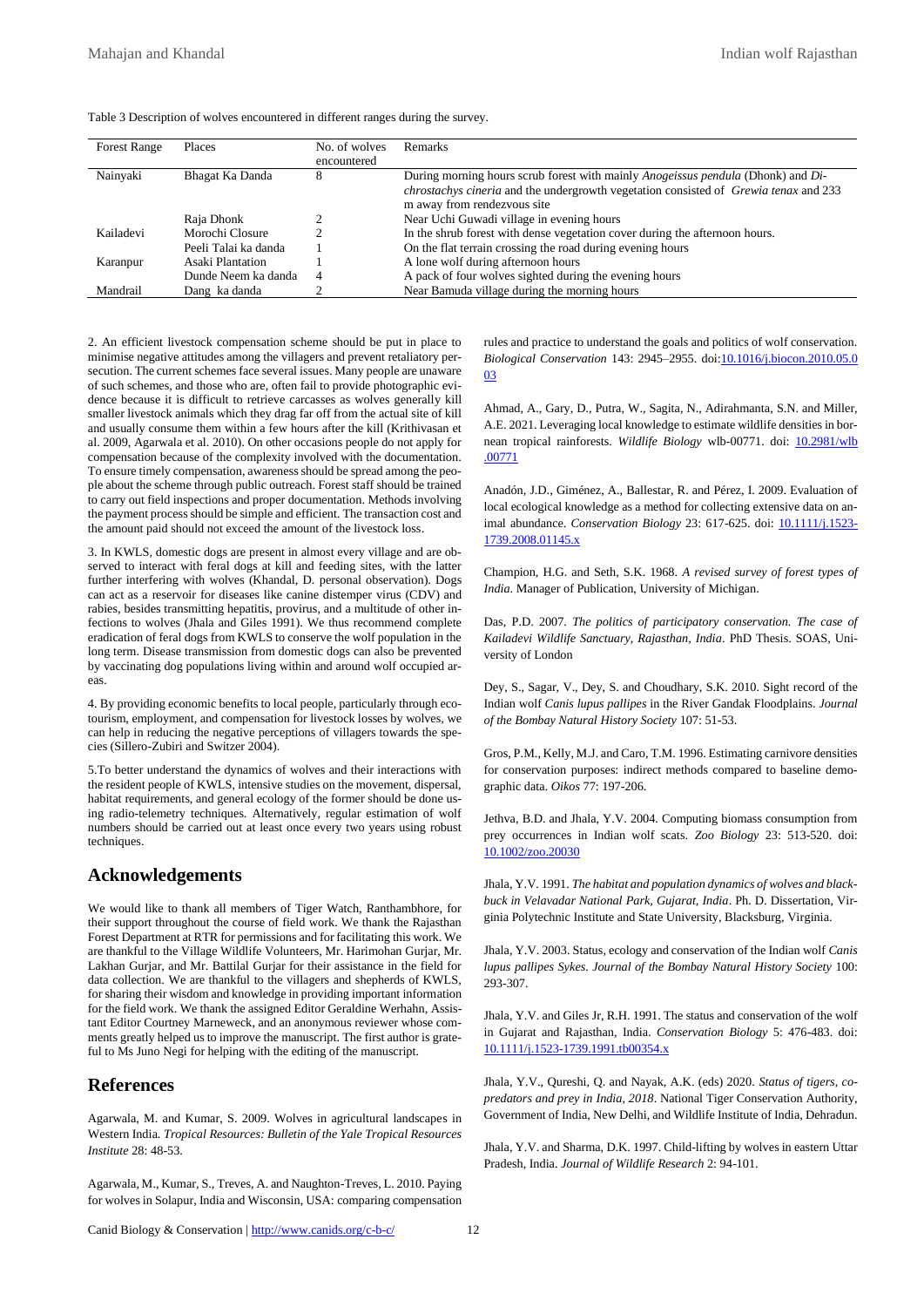Khandal, D. and Khandal, D. 2013. Ravines ecology: Waste to wealth. *Saevus Wildlife India Magazine*, 72-77. https://www.saevus.in/ravine-ecologywaste-to-wealth/

Krithivasan, R., Athreya, V. and Odden, M. 2009. Human-wolf conflict in human dominated landscapes of Ahmednagar District, Maharashtra, India and possible mitigation measures. *Rufford Small Grants Foundation* 1-53. http://ruffordorg.s3.amazonaws.com/media/project\_reports/40.07.07%20Detailed%20Final%20Report%201.pdf

Kumar, S. 1998. *Ecology and behaviour of Indian grey wolf (Canis lupus pallipes Sykes) in the Deccan Grasslands of Solapur, Maharashtra.*Ph.D. Thesis, Aligarh Muslim University, India.

Kumar, S. and Rahmani, A. 1997.Status of Indian grey wolf *Canis lupus pallipes* and its conservation in marginal agricultural areas of Solapur district, Maharashtra. *Journal of the Bombay Natural History Society* 94: 466- 472.

Mahajan, P., Khandal, D. and Chanderwal, K. (in review). Factors influencing habitat-use of Indian grey wolf in the semi-arid landscape of Western India. *Mammal Study*.

Mahajan, P. and Khandal, D. 2019. *Assessing the ecological status of Indian grey wolf with a focus on anthropogenic interactions in Kailadevi Wildlife sanctuary*. Tiger Watch: A report submitted to Forest Department. Tiger Watch, Sherpur Khiljipur, Rajasthan, India.

Meriggi, A., Dagradi, V., Dondina, O., Perversi, M., Milanesi, P., Lombardini, M., Raviglione, S. and Repossi, A. 2015. Short-term responses of wolf feeding habits to changes of wild and domestic ungulate abundance in Northern Italy. *Ethology, Ecology & Evolution* 27: 389-411. doi: 10.1080/03949370.2014.986768

Mohd-Azlan, J., Belant, J.L. and Meijaard, E. 2013. Can secondary information inform about population trends of carnivores in Borneo? *Raffles Bulletin of Zoology* 28: 1-18. https://lkcnhm.nus.edu.sg/wp-content/ uploads/sites/10/app/uploads/2017/06/s28rbz001-008.pdf

Msoffe, F., Mturi, F.A., Galanti, V., Tosi, W., Wauters, L.A. and Tosi, G. 2007. Comparing data of different survey methods for sustainable wildlife management in hunting areas: the case of Tarangire–Manyara ecosystem, northern Tanzania. *European Journal of Wildlife Research* 53: 112-124. doi:10.1007/s10344-006-0078-7

Nayak, S., Shah, S. and Borah, J. 2015. Going for the kill: an observation of wolf-hyaena interaction in Kailadevi Wildlife Sanctuary, Rajasthan, India. *Canid Biology & Conservation* 18: 27-29. https://www.canids.org/ CBC/18/Wolf-hyaena\_interaction\_in\_India.pdf

Pereira, J.A., Thompson, J., Di Bitetti, M.S., Fracassi, N.G., Paviolo, A., Fameli, A.F. and Novaro, A.J. 2020. A small protected area facilitates persistence of a large carnivore in a ranching landscape. *Journal for Nature Conservation* 56: 125846. doi:10.1016/j.jnc.2020.125846

Rajpurohit, K.S. 1999. Child lifting: wolves in Hazaribagh, India. *Ambio-Journal of Human Environmental Research and Management* 28: 162-166.

Reddy G.V. 2008. Debate lessons from two local extinctions: Sariska and Kailadevi (Ranthambhore) in Rajasthan, India. *Conservation and Society* 6: 256-262.

Rich, L.N., Russell, R.E., Glenn, E.M., Mitchell, M.S., Gude, J.A., Podruzny, K.M., Sime, C.A., Laudon, K., Ausband, D.E. and Nichols, J.D. 2013. Estimating occupancy and predicting numbers of grey wolf packs in Montana using hunter surveys. *Journal of Wildlife Management* 77: 1280- 1289. doi: 10.1002/jwmg.562

Shahi, S.P. 1982. Status of grey wolf (*Canis lupus pallipes Sykes*) in India a preliminary survey. *Journal of the Bombay Natural History Society* 79: 493-502.

Sharma, D.K., Maldonado, J.E., Jhala, Y.V. and Fleischer, R.C. 2004. Ancient wolf lineages in India. *Proceedings of the Royal Society of London, Series B. Biological Sciences* 271: S1-S4. doi:10.1098/rsbl.2003.0071

Sharma, L.K., Mukherjee, T., Saren, P.C. and Chandra.K. 2019. Identifying suitable habitat and corridors for Indian grey wolf (*Canis lupus pallipes*) in Chotta Nagpur Plateau and Lower Gangetic Planes: A species with differential management needs. *PLoS ONE* 14: p.e0215019. doi: **10.1371** /journal.pone.0215019

Sillero-Zubiri, C. and Switzer, D. 2004. Management of wild canids in human-dominated landscapes. In: Sillero-Zubiri, C., Hoffmann, M. and Macdonald, D.W. (eds.) *Canids: foxes, wolves, jackals and dogs. Status survey and conservation action plan*. IUCN/SSC Canid Specialist Group. Gland, Switzerland and Cambridge, UK. p. 257-266.

Singh, M. and Kumara, H.N. 2006. Distribution, status and conservation of Indian grey wolf (*Canis lupus pallipes*) in Karnataka, India. *Journal of Zoology* 270: 164-169. doi: 10.1111/j.1469-7998.2006.00103.x

The Times of India. 2021. *Rajasthan: Devi gives birth to 2 tiger cubs in Kailadevi reserve*. The Times of India. 26 January 2021. http://timesofindia.indiatimes.com/articleshow/80457004.cms?utm\_source=contentofinterest&utm\_medium=text&utm\_campaign=cppst

UNEP-WCMC. 2021. *Protected area profile for India from the World Database of Protected Areas*. www.protectedplanet.net. Accessed May 2021.

Woodroffe, R. and J.R. Ginsberg. 1998. Edge effects and the extinction of populations inside protected areas. *Science* 280: 2126-2127. doi: 10.1126 /science.280.5372.2126

# **Biographical sketch**

**Dharmandra Khandal** is a conservation biologist who has been with Tiger Watch since 2003. His work with Tiger Watch has involved proactive antipoaching, the monitoring of wildlife and conservation research. He has forged new frontiers in the world of community-based conservation through his interventions in the Ranthambhore Tiger Reserve.

**Prashant Mahajan** is working as Project Fellow at Wildlife Institute of India. He has previously worked on species including tigers, wolves, and elephants which involved population estimation studies using camera trapping and behaviour studies using radio telemetry techniques. His interest lies in large carnivore ecology, prey-predator relationships, and human-carnivore conflict.